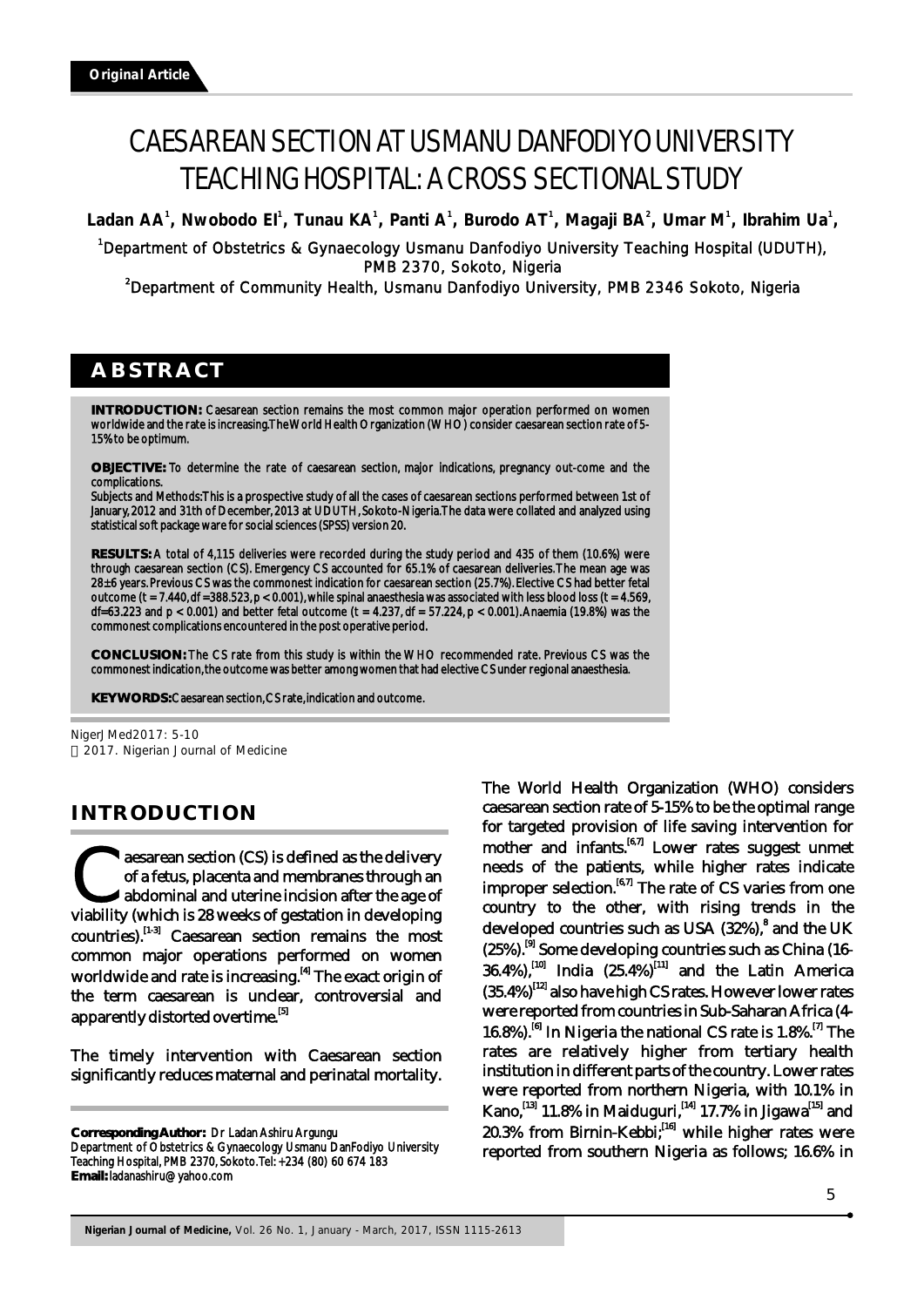Abakaliki,<sup>[17]</sup> 25% in Sagamu,<sup>[18]</sup> 27.6% in Enugu,<sup>[19]</sup> and 34.5% in Abraka.<sup>[20]</sup>

Among women in sub-Saharan Africa including some part of Nigeria, CS is viewed with suspicion, fear, guilt, misery and anger; misconception about the procedure further increases the aversion to  $\text{CS}$ .  $\left[14,21\right]$  This leads to gross underutilization of the procedure compared to the large burden of obstetric morbidities requiring intervention through  $CS$ . [6,17] However some willingly request for CS ( CS on maternal request) probably due to fear of labour pains or following assisted reproductive technology due to prolonged period of infertility.<sup>[22]</sup>

Caesarean section is used in cases where vaginal delivery is either not feasible or would impose undue risks to the mother or baby. Some of the indications for CS are clear and straightforward, whereas others are relative. In some cases, fine judgment is necessary to determine whether CS or vaginal delivery would be better. Frequent indications for the procedure include; previous CS, failure to progress in labour, obstructed labour, severe pre eclampsia/eclampsia, cephalopelvic disproportion, antepartum haemorrhage and fetal distress.<sup>[14-20]</sup> Other indications are malpresentation, malposition, abnormal lie, multiple pregnancies, fetal macrosomia, and failed induction of labour. [14-20] Caesarean section for maternal request is an emerging indication.<sup>[22]</sup>

The common complications associated with CS includes postpartum haemorrhage, anaemia, endometritis and wound infection.<sup>[1,13,23]</sup> Administrating prophylactic antibiotics and ensuring haemostasis prior to closure of abdomen have helped to decrease the incidence of these complications.<sup>[1,13,23]</sup> Determination of CS rate together with its indications and complications will assist in the formulation of health policy that will minimize morbidity and mortality associated with the procedure. This study aimed at determining the rate, indications and complications of caesarean section performed at Usmanu Danfodiyo University Teaching Hospital (UDUTH) Sokoto, North-Western Nigeria.

# **MATERIALS AND METHODS**

This was a prospective cross sectional study of all the cases of caesarean sections performed over the period of two years, between 1st January, 2012 and 31th December, 2013. The minimum sample size was calculated as 137 using formula for cross sectional study at CS rate of 9.9% as reported earlier in the same centre by Nwobodo et al. $^{[3]}$  Ethical clearance was obtained from the Committee on Ethics and Research

of the Usmanu Danfodiyo University Teaching Hospital (UDUTH), Sokoto. The patients are recruited as the decision for CS was taken by their doctors; their verbal consents were obtained and in some instances consent were obtained for the patient's relation. The data was collected using a proforma which was filled as the patients were recruited and completed at the time they were leaving the hospital. All women who had Caesarean section during the period of the study were included. Information obtained included; demographic data of the patient, indication for the CS, type and technique of CS, cadre of the surgeon and type of anaesthesia. Other components of the data included fetal and maternal outcome and associated complications. Data was analyzed using statistical software package for social sciences (SPSS) version 20.0 for windows. Categorical variables were presented using proportions and percentages and quantitative variables were summarized using mean and standard deviations. The mean differences were compared using independent sample t-test. Significant level is set as p < 0.05.

#### **RESULTS**

During the 24 months period of the study, there were 4,115 deliveries of which 435 were through caesarean section (CS) giving a CS rate was of 10.6%. Emergency and elective procedure accounted for 65.1% and 34.9% caesarean section respectively. Majority of the patients (85.7%), as shown in table 1, were booked for antenatal care.

Most of the patients 75.4%, as depicted in table 1, were between 20-34 years. Their mean age was 28±6 years.

As shown in table 1, primigravidae and multigravidae accounted for 88.3% of CS. Caesarean section was more common in women with secondary 41.4% and tertiary 37.0% levels of education, compared to those with no formal education 19.1% and primary level of education 2.5%.

Majority of subjects, 433 (99.5%) were married while the rest 2 (0.5%) were unmarried.

Most of the patient 70.3%, as shown in table 1, were house wives (whom were not gainfully employed).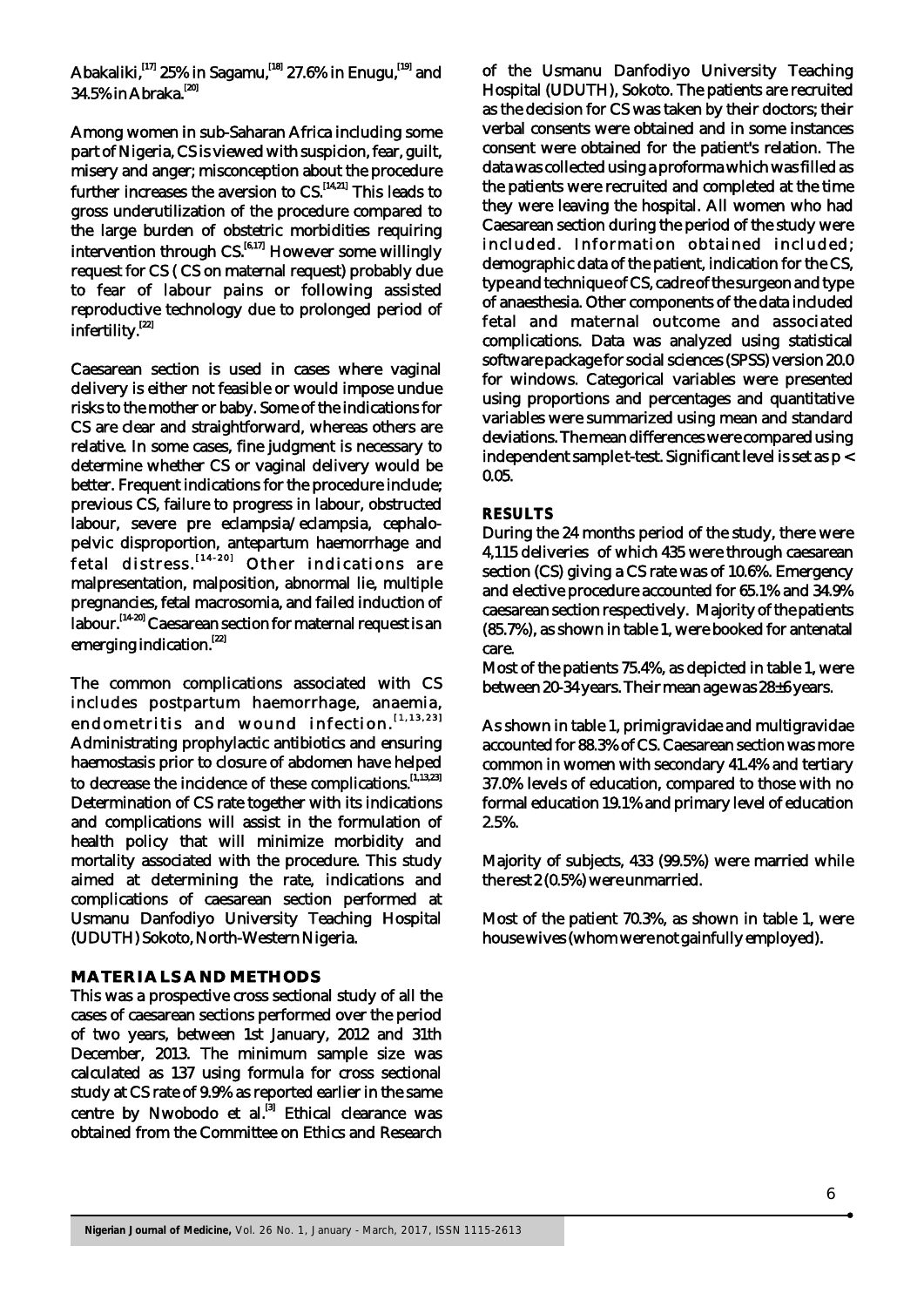| Variables                 | Frequency<br>$(N = 435)$ | Percentages (%) |
|---------------------------|--------------------------|-----------------|
| Age (years)               |                          |                 |
| 19                        | 29                       | 6.7             |
| 20-24                     | 88                       | 20.2            |
| 25-29                     | 133                      | 30.6            |
| 30-34                     | 107                      | 24.6            |
| 35-39                     | 70                       | 16.1            |
| 40                        | 8                        | 1.8             |
| Total                     | 435                      | 100             |
| <b>Parity</b>             |                          |                 |
| Primigravidae (0)         | 166                      | 38.2            |
| Multigravidae (1-4)       | 218                      | 50.1            |
| Grandmultiparae (<br>5)   | 51                       | 11.7            |
| Total                     | 435                      | 100             |
| <b>Educational Status</b> |                          |                 |
| No formal education       | 83                       | 19.1            |
| Primary                   | 11                       | 2.5             |
| Secondary                 | 180                      | 41.4            |
| Tertiary                  | 161                      | 37.0            |
| Total                     | 435                      | 100             |
| Occupation                |                          |                 |
| Housewife                 | 306                      | 70.3            |
| Civil servant             | 103                      | 23.7            |
| Trader                    | 23                       | 5.3             |
| Others                    | 3                        | 0.7             |
| Total                     | 435                      | 100             |
| <b>Booking Status</b>     |                          |                 |
| <b>Booked</b>             | 373                      | 85.7            |
| Not booked                | 62                       | 14.3            |
| Total                     | 435                      | 100             |

The commonest indications for caesarean section are previous caesarean section, hypertensive disorders in pregnancy and failure to progress in labour. These are shown in [Table 2].

**Table 2: Indications for the caesarean section**

| Indications for caesarean section                      | N(%)        |
|--------------------------------------------------------|-------------|
| *Previous CS                                           | 112(25.7%)  |
| Hypertensive disorder in pregnancy                     | 70(16.1%)   |
| Failure to progress in labour (FTP)                    | 68(15.6%)   |
| Antepartum Haemorrhage                                 | 49(11.3%)   |
| Malpresentation/Abnormal lie                           | 39(9.0%)    |
| Twin gestation with malpresentation<br>of leading twin | $18(4.1\%)$ |
| Prolonged pregnancy                                    | $18(4.1\%)$ |
| Prolonged obstructed labour                            | 14(3.3%)    |
| <b>Fetal distress</b>                                  | 13(3.0%)    |
| Fetal macrosomia                                       | 11(2.5%)    |
| Bad obstetrics history                                 | $5(1.2\%)$  |

| Failed induction of labour     | $5(1.2\%)$ |
|--------------------------------|------------|
| Cord prolapsed                 | $4(1.0\%)$ |
| Previous myomectomy/VVF repair | $3(0.7\%)$ |
| Premature rupture of membrane  | $3(0.7\%)$ |
| Fetal congenital anomaly       | $2(0.5\%)$ |
| Active genital Herpes at term  | $1(0.2\%)$ |
| <b>TOTAL</b>                   | 435(100%)  |

### Some patients had more than one indication

\*These include; one previous CS with additional obstetric indication 79(18.1%) while those with two or more previous CS were 33(7.6%).

The commonest skin incision employed for CS was Pfannenstiel 92.0%. Most of the operations 94.3% were performed by residents.

The mean APGAR scores at birth were 5.8 and 7.8 at the 1st and 5th minutes respectively. There were 19 still births (4.2%) and 4 early neonatal death (0.9%) giving a perinatal mortality of 52 per 1000 death. The mean 5th minute Apgar was higher among the babies delivered via elective CS ( $t = 7.440$ , df = 388.523, p< 0.001). This is shown in [Table 3] below.

**Table 3: Association between the type of CS and the 5th minute Apgar scores**

|                           | <b>Emergency CS</b> | <b>Elective CS</b> | <b>Test Statistics</b>                 |
|---------------------------|---------------------|--------------------|----------------------------------------|
| Mean $5th$<br>Apgar score | Minute 7.34         | 8.59               | $t = 7.440$ , df = 388.523,<br>p<0.001 |

Spinal anaesthesia (88.0%) was the most common procedure employed. The mean estimated blood loss was 585.4 ml. Blood loss was higher among the patients that had general anaesthesia mean EBL  $723.08$  ml (t = 4.569, df=63.223 and p< 0.001). This difference is statistically significant. This is shown in [Table 4] below

**Table 4: The different form of anaesthesia and effect on estimated blood loss (EBL) and 5th minute Apgar scores.**

|                                            | <b>Spinal</b> | General                 | <b>Test Statistics</b>               |
|--------------------------------------------|---------------|-------------------------|--------------------------------------|
|                                            |               | Anaesthesia Anaesthesia |                                      |
| Mean EBL (ml)                              | 566.71        | 723.08                  | $t = 4.569$ , df=63.223 and p< 0.001 |
| Mean 5 <sup>th</sup> Minute<br>Apgar score | 799           | 6.17                    | $t = 4.237$ , df = 57.224, p < 0.001 |

The mean 5th minute Apgar score was higher among babies delivered with spinal anaesthesia ( $t = 4.237$ , df = 57.224, p < 0.001) and it is statistically significant, see [table 4] above.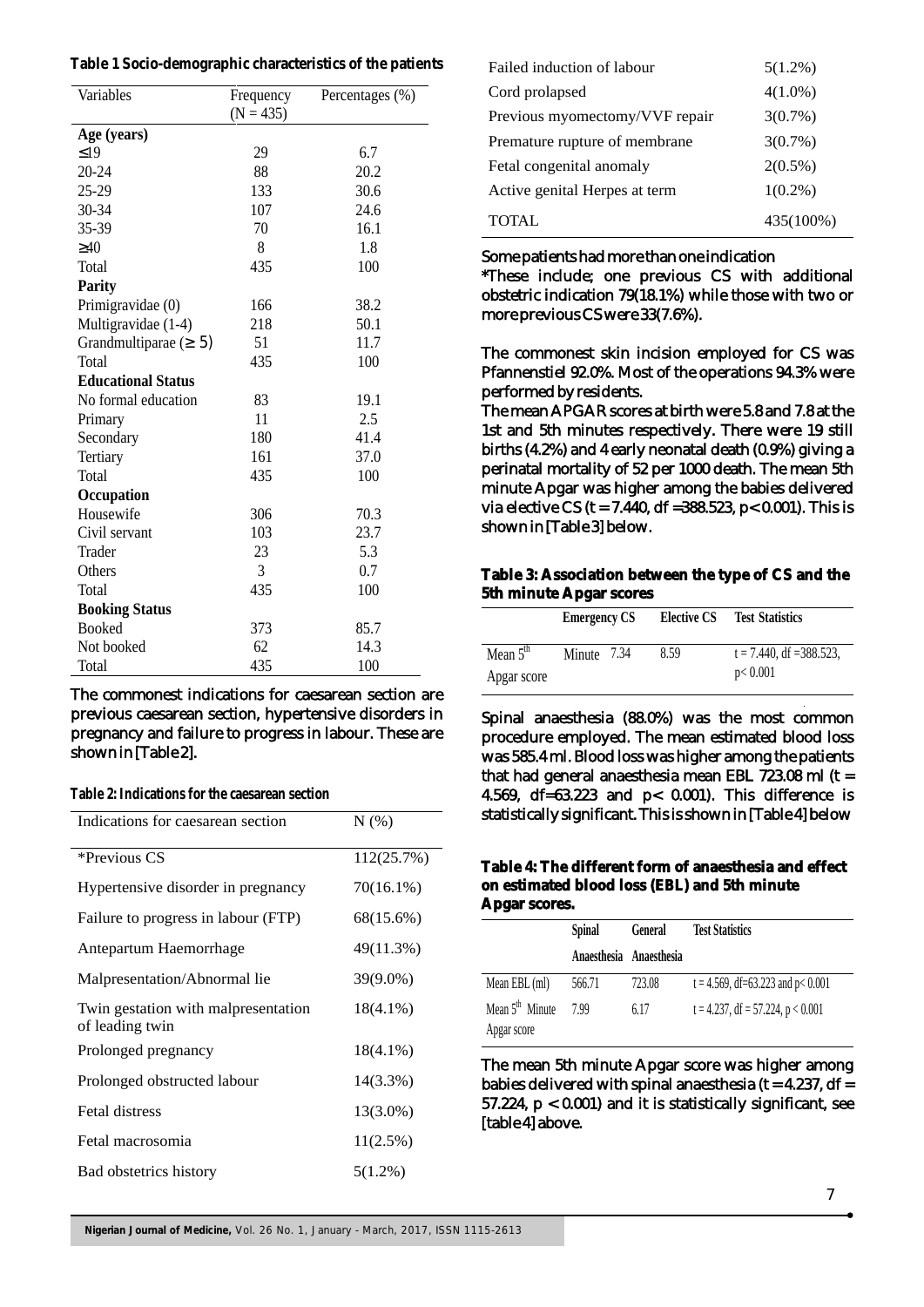Post operative complication was encountered in 100 (23%) of the patients. The commonest complications encountered during the study were anaemia 86 (19.8%) and post operative wound infection 10 (2.5%), see [table 5] below.

**Table 5: Post operative complications from different types of CS**

|                  |    | Type of CS Anaemia Wound infection Puerperal Sepsis |  |
|------------------|----|-----------------------------------------------------|--|
| <b>Emergency</b> | 62 | q                                                   |  |
| <b>Elective</b>  | 24 |                                                     |  |
| <b>TOTAL</b>     | 86 | 11                                                  |  |

There were two maternal deaths during the study period given the case fatality rate of 0.46%. The two maternal deaths were due to eclampsia.

# **DISCUSSION**

The caesarean section rate of 10.6% in this study is within the recommended rate by the WHO. $^{[6,7]}$  It is similar to that in Kano(10.1%),  $\lim_{n \to \infty} M$  Maiduguri(11.8),  $\lim_{n \to \infty} M$ and Jigawa 17.7% but much lower than USA  $(32\%)$ .<sup>[8]</sup> the UK(25%),<sup>[9]</sup> the Latin America(35.4%)<sup>[12]</sup> and the  $\text{Asia}(16-34\%)$ .  $^{[10,11]}$  It is slightly higher than previous work of Nwobodo et al (9.9%) in the same centre.<sup>[3]</sup> However even though the CS rate is similar there is rising trends in the rate of elective CS from 21.8% to 34.9%. This could be explained with the commonest indication of CS from this study and most of our patients are booked. The rates in southern parts of Nigeria  $(16.6-34.5\%)$  are higher.  $^{[17-20]}$  The increasing rate of CS particularly in developed countries has been attributed to the fear of litigation, more liberal use of caesarean section for breech presentation, the detection of fetal distress by continuous electronic fetal monitoring, abdominal delivery of growth-retarded infant, and improved safety of caesarean section.  $[8-12,14]$ 

In this study, 59.6% of the caesarean sections were performed in patients within the age range 20-34 years which was similar to 52.8% reported in Maiduguri North eastern, Nigeria.<sup>[14]</sup> This may be due to the fact that this age group represents the most active reproductive age.

Primigravidae accounted for 38.2% of caesarean section in study and is comparable to 36.7% reported in Maiduguri.<sup>[14]</sup> This is unacceptably high because of the implications of caesarean section on the future reproductive carrier of these groups of patients, especially in this environment (such as North-eastern and North-western Nigeria) where large family size is desired.<sup>[14]</sup>

The majority of caesarean sections in this study (65.1%) were performed as emergencies procedure even though 85.7% of the patients were booked for antenatal care and their labour was monitored. However it is not surprising because the commonest indication was previous CS, where some of the patients had failed vaginal birth after CS or previous CS with additional Obstetric complication such as hypertensive disorders of pregnancy and postdatism. Some of the previous studies in Maiduguri,<sup>[14]</sup> Jigawa,<sup>[15]</sup> Birnin Kebbi,<sup>[16]</sup> Sagamu,  $^{[18]}$  Enugu,  $^{[19]}$  and Abraka, $^{[20]}$  all in Nigeria had found emergency CS commonly among the unbooked patients. The experiences of previous authors are not surprising because the unbooked population are likely to present as emergencies in the tertiary hospital, as a last resort, when there are complications.<sup>[15,16,18]</sup> Poverty may be the responsible for this paradox as only those who can afford the cost of tertiary health care will access services in such institution.

The four leading indications for caesarean section in this study were previous caesarean section, hypertensive disorders in pregnancy, failure to progress in labour and antepartum haemorrhage. They are similar to the reports of previous authors in other centres in Nigeria.  $[14,18,20]$  These findings were also similar in other parts of Sub-Saharan Africa.<sup>[6]</sup> Previous caesarean section accounts for as much as 50 – 60 % of cases of repeat caesarean section.<sup>[1-3,14,24]</sup> Efforts to lower caesarean section rates should therefore include, reduction in primary caesarean section rates, attempts at vaginal delivery after caesarean section.<sup>[24,25]</sup>

The type of anaesthesia used in this study was predominantly spinal (subarachnoid block). There was less blood loss and better fetal outcome among women who had spinal anaesthesia against general anaesthesia. There is a global trend towards increasing use of spinal anaesthesia because of its advantage over general anaesthesia (GA), which includes better neonatal outcome and less risk of aspiration.<sup>[26]</sup> In addition the type of maternal complications associated with spinal anaesthesia such as spinal headache are less serious and easily managed as compared to those from  $GA.<sup>[26]</sup>$ 

This study also examined the perinatal outcome through the assessment of APGAR Scores and perinatal death. The fetal outcome was better among babies delivered by elective CS. All the perinatal deaths were observed following emergency caesarean section. This is similar to finding from Enugu, where the perinatal outcome was poorer among the emergency CS group.<sup>[19]</sup> This might not be unconnected to poor clinical state of the women prior to surgery as some emergency cases in the centre were referred and there would have developed severe fetal distress from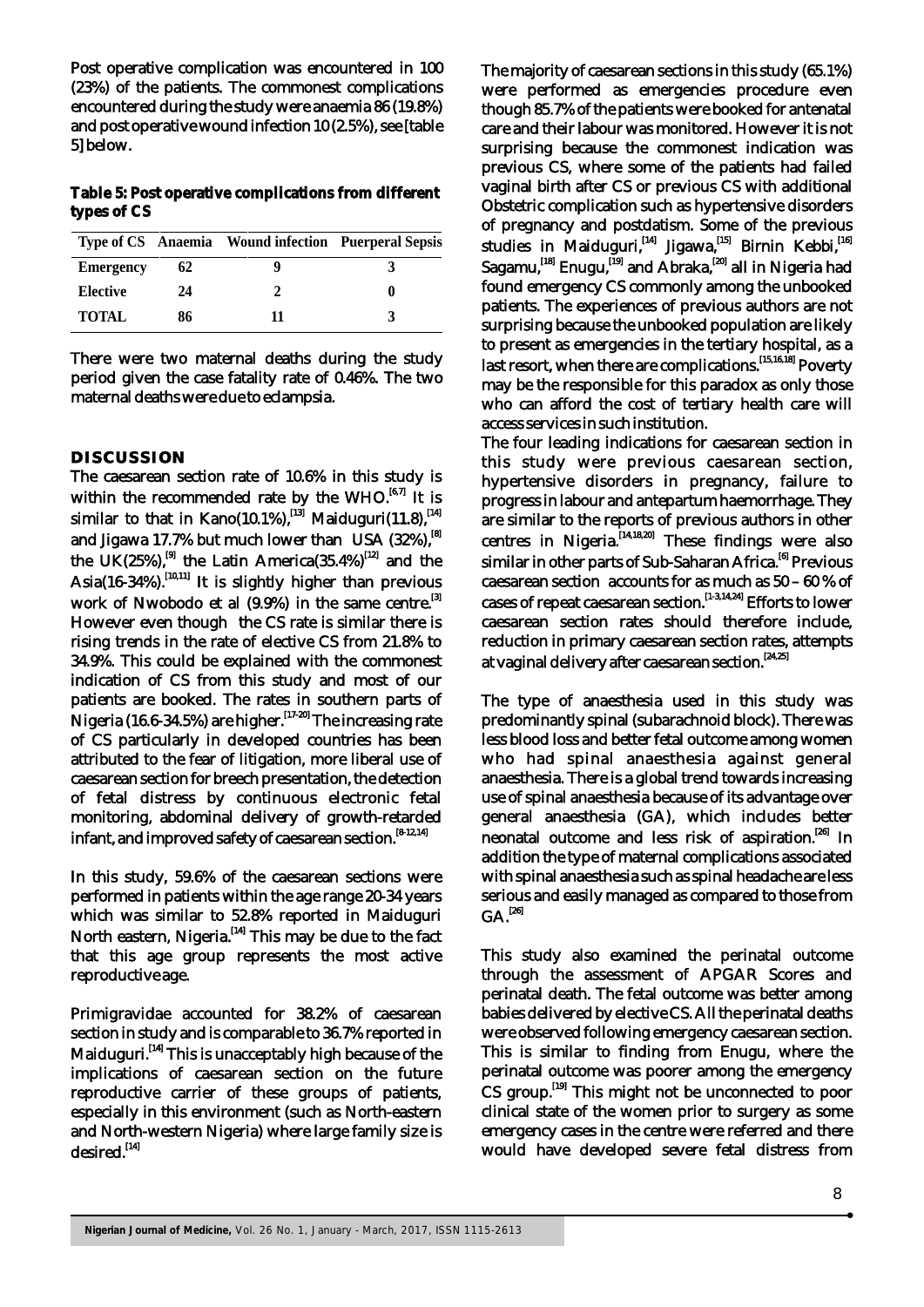prolonged labour before referral. However this perinatal mortality of 52 per 1000 is much than the perinatal mortality of 165.6 per 1000 reported from Iigawa North-Western Nigeria.<sup>[15]</sup> The two maternal death also recorded were from unbooked eclamptic patients who laboured at home before presenting after they fitted several times at home. This might had contributed to their poor clinical state at presentation.

The leading complications of caesarean section in this study (anaemia, excessive haemorrhage and wound infection). These complications were seen more among women that hard emergency CS, however the difference was not statistically significant. These complications were similar to the findings in Kano, Enugu and Abraka.<sup>[13,19,20]</sup>

# **CONCLUSION**

The caesarean section rate of 10.6% in this study is within the WHO recommended rate. Previous caesarean section, hypertensive disorders in pregnancy and failure to progress in labour were the most frequent indications for the procedure. Poor perinatal outcome was observed among the emergency CS group, spinal anaesthesia was the commonest form of anaesthesia associated with less blood loss and better fetal outcome. The commonest maternal complication encountered was anaemia. Therefore reducing the rate of primary CS through careful patient selection and trial of vaginal birth after one previous CS can reduce the rising CS rate. Elective caesarean section should be offered to patient with indication as emergency CS is associated with more complications. The use of regional anaesthesia should be encouraged as it is associated better feto-maternal outcome.

### **REFERENCES**

- 1. Incerpi MC. Operative Delivery. In: Derneney AH, Nathan L, GoodwinTM, Laufer N, editors. Current Diagnosis and Treatment, Obstetrics and Gynaecology. 10th edition. New York: Mc Graw Hill Medical Publishing Division; 2007. p. 461-468.
- 2. Konar H, editors. D.C Dutta's Textbook of Obstetrics including Perinatology and Contraception, 7th edition. London: New Central Book Agency Publishing Ltd; 2011. p. 588-598.
- 3. Nwobodo EI, Isah AY, Panti A. Elective caesarean section in a tertiary hospital in Sokoto, north western Nigeria. Niger Med J. 2011; 52(4): 263-265.
- 4. Uzoigwe SA, Jemeriah I. Developments in caesarean section techniques: a review. Nig J Med. 2006; 15(1):24-29
- 5. Caesarean section-A brief History. US National Library of Medicine National Institute of Health. http://nlm.nih. gov/exhibition/caesarean/part1.html. Viewed 28/07/2013.
- 6. Chu K, Cortier H, Maldonado F, Mashant T, Ford N, Treller M. Caesarean section rates and indication in Sub-Saharan Africa: A multicountry study from Medecins sans Frontiers. PLOS ONE 2012; 7(9): e4484. http//www.plosone.org.
- 7. Gibbons L, Belizan JM, Lauer JA, Betran AP. The global numbers and cost of additionally needed and unnecessary caesarean sections performed per year: overuse as a barrier to universal coverage. World Health Report 2010.
- 8. Why the national U.S caesarean section is rate so high? Updated 2012. http//www.childbirthconnection.org.accesse don19.07.2013.
- 9. RCOG statement on emergency caesarean section rates. June 2013.
- 10. Feng XL, Xu L, Guo Y, Ronman G. Factors influencing rising caesarean section rate in China 1998-2008. Bulletin of the WHO 2012; 90:30-39A.
- 11. Oumadigui A. Rising rates of caesarean section: the way ahead. India J Med Res. 2006; 124: 119-122.
- 12. Rising caesarean deliveries in Latin America: how best to monitor rates and risks. W H O / R H R / 0 9 . 0 5 . http//www.who.int/reproductivehealth.
- 13. Jido TA, Garba ID. Surgical-site infection following caesarean section in Kano, Nigeria. Ann Med Health Sci Res. 2012; 2(1): 33-36.
- 14. Geidam AD, Audu BM, Kawuwa BM, Obed JY.